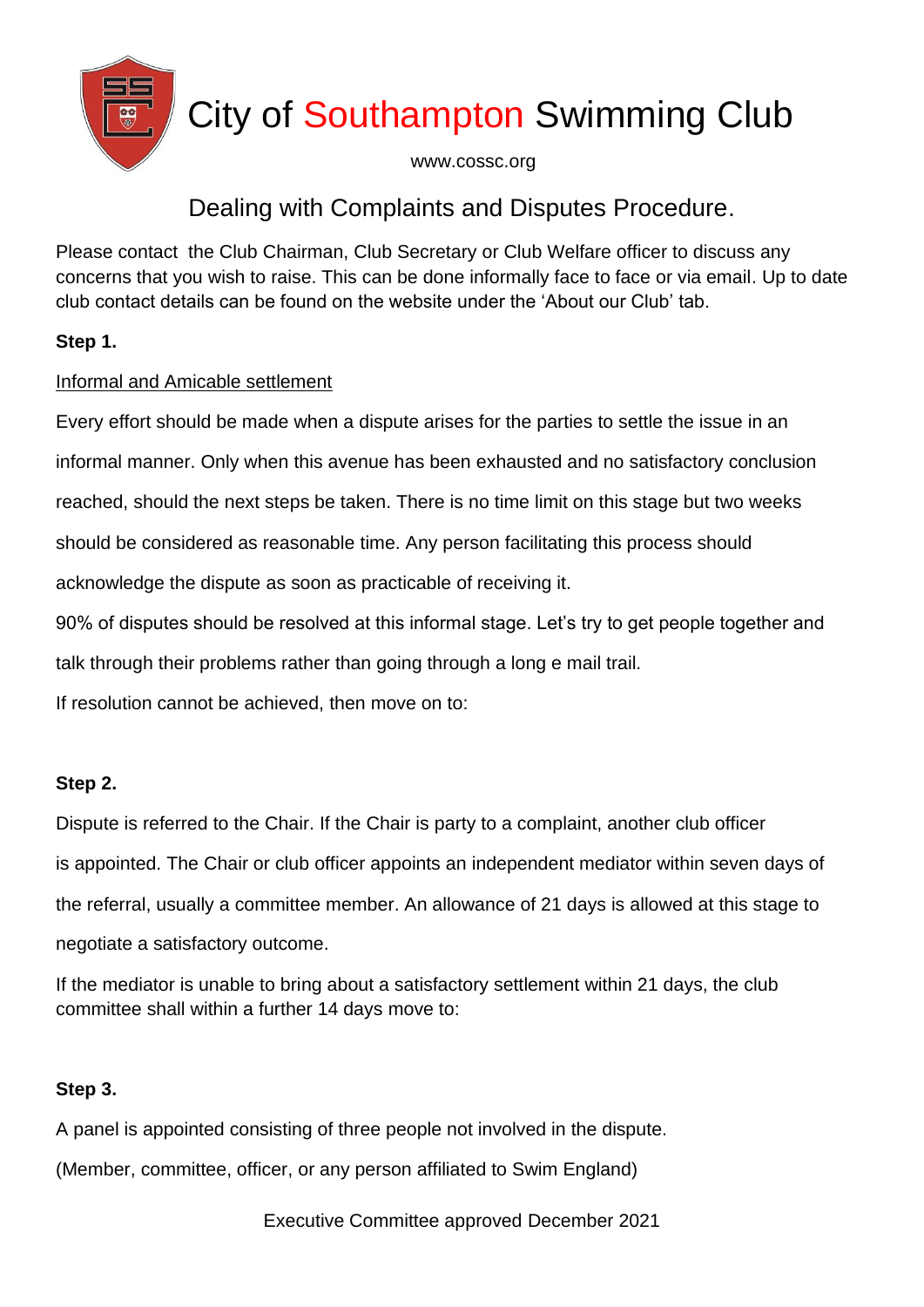

# City of Southampton Swimming Club

#### www.cossc.org

Parties should be given the chance to object to appointments.

If a dispute cannot be resolved fairly and amicably between the parties concerned, and does not include a breach of Swim England Regulations, it may be dealt with under the relevant provisions of the Club constitution, club policies or other rues, which deal with club rights and responsibilities.

#### **Panel Hearing Procedure**

#### Before a hearing

The panel members shall appoint one of their number to act as the Chair and either appoint another of their number, or alternatively appoint an additional person without any other powers, to act as the clerk of the hearing.

The Chair of the panel shall arrange the date of the hearing and notify the parties of the arrangements at least 14 days in advance of the date set. The notified date shall not be changed unless one or more of the parties has a compelling reason for not being able to attend on the notified day or time.

### **At the hearing**

The procedure shall be flexible and it shall be the responsibility of the Chair of the panel to ensure

the orderly and effective conduct of the hearing.

The panel shall not be bound by the judicial rules of the courts of England and Wales governing

procedure or the admissibility of evidence provided that the hearing is conducted in a fair and

orderly manner and that each party is given a reasonable opportunity to give and call evidence,

address the panel and present their case.

The Chair shall have the discretion to limit the number of witnesses that would otherwise have been called.

Witnesses shall normally be provided with an area outside the hearing room and not take any part

in the hearing other than giving evidence and responding to questions.

The parties shall be informed of their right to make a complaint under Swim England Regulation 102 if they are dissatisfied with the conduct of the hearing or the grounds upon which the decision was made or if they consider any sanction imposed to be disproportionate

### **After the hearing**

The panel should come to a decision as soon as is practically possible after the hearing. If

Executive Committee approved December 2021